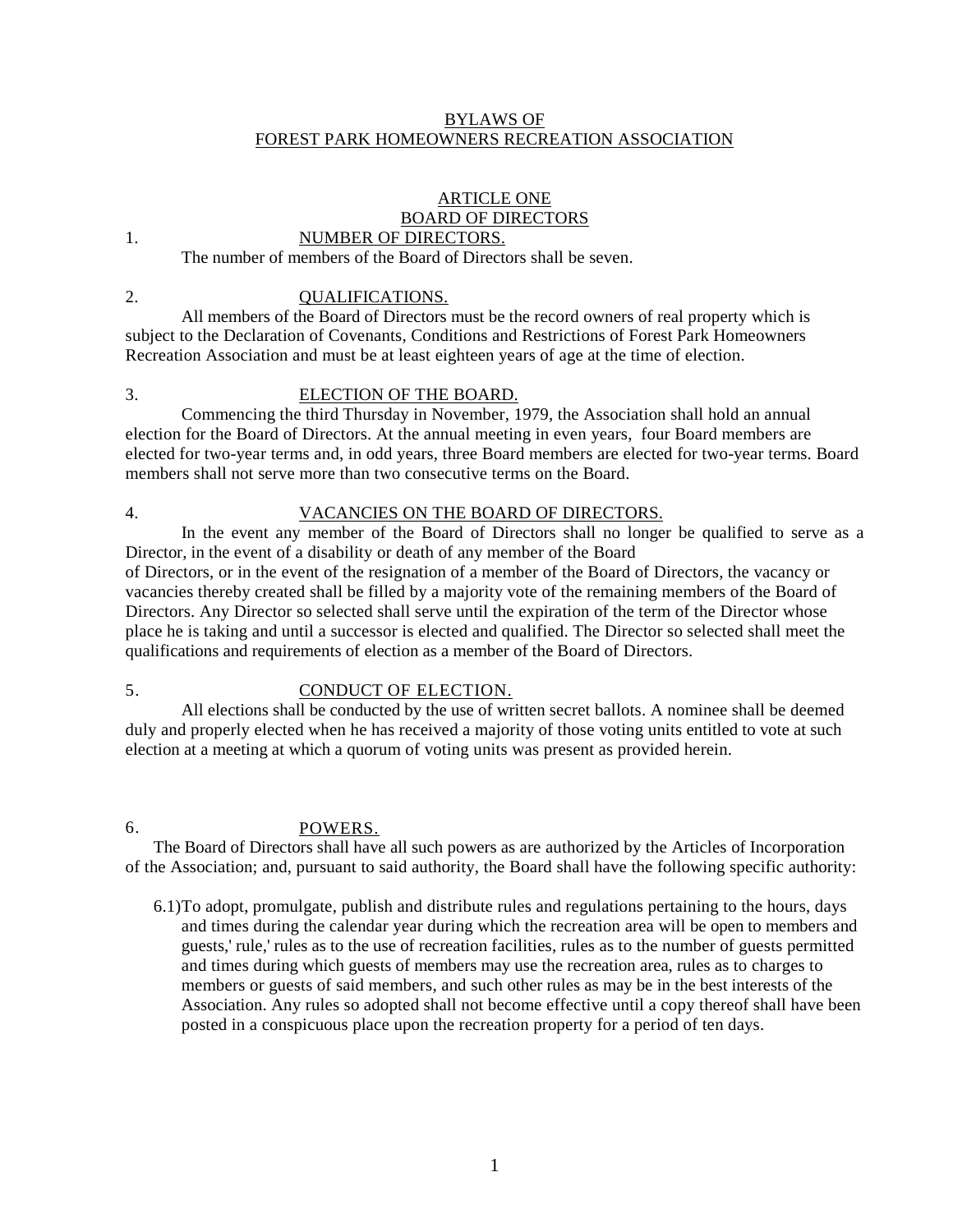- 6.2)To appoint standing and special committees consisting of members of the Board of Directors or members of the Association for purposes of the Association.
- 6.3)To appoint and remove such officers of the Association as are permitted by the By-Laws and to designate to such officers the authority to act on behalf of the Association.
- 6.4)To conduct annual and special meetings and elections of the Association and the Board of Directors as are permitted by the Articles of Incorporation and the By-Laws.
- 6.5)To do such other things customarily associated with the beneficial interests of the Association, provided that nothing herein shall permit the Board of Directors to perform acts which are reserved to the Association membership or are denied to the Board of Directors by the Articles of Incorporation of the Association or the Declaration of Covenants, Conditions and Restrictions of Forest Park Homeowners Recreation Association.

## 7. OUORUM AND VOTING.

A majority of the members of the Board of Directors must be present in order to constitute a quorum for the transaction of business. Once a quorum is present, any action to be taken by the Board of Directors shall be approved upon a vote of a majority of the Board of Directors who are present unless other-wise provided in the Declaration of Covenants, Conditions and Restrictions of Forest Park Homeowners Recreation Association, Articles of Incorporation of the Association or these By-Laws.

#### 8. ANNUAL MEETING.

The Board of Directors shall meet at least once every year. Said annual meeting shall be held immediately prior to the annual meeting of the Association.

#### 9. SPECIAL MEETINGS.

A special meeting of the Board of Directors may be called by any member of the Board of Directors. Reasonable written notice of the date, time and place of such meeting shall be given to the other Directors at least ten days prior to said meeting. Any Director who attends the meeting of the Board of Directors shall be deemed to have waived any defect in the notice requirements unless that Director shall specifically indicate objection to the notice and shall further object to proceeding with said Board meeting at that time.

### 10. Conduct of Board Meetings.

The Order of Business of Board meetings is as follows:

- a) Roll call of Board members attending;
- b) Proof of notice of meeting;
- c) Determination of quorum;
- d) Reading of minutes of preceding meeting;
- e) Election of officers (when required);
- f) Members'/owners' forum and comments on agenda items (with reasonable time limits and allocation of spokespersons, as determined by the presiding officer of the Board);
- g) Reports of officers;
- h) Report of managing agent;
- i) Unfinished business;
- j) New business;
- k) Adjournment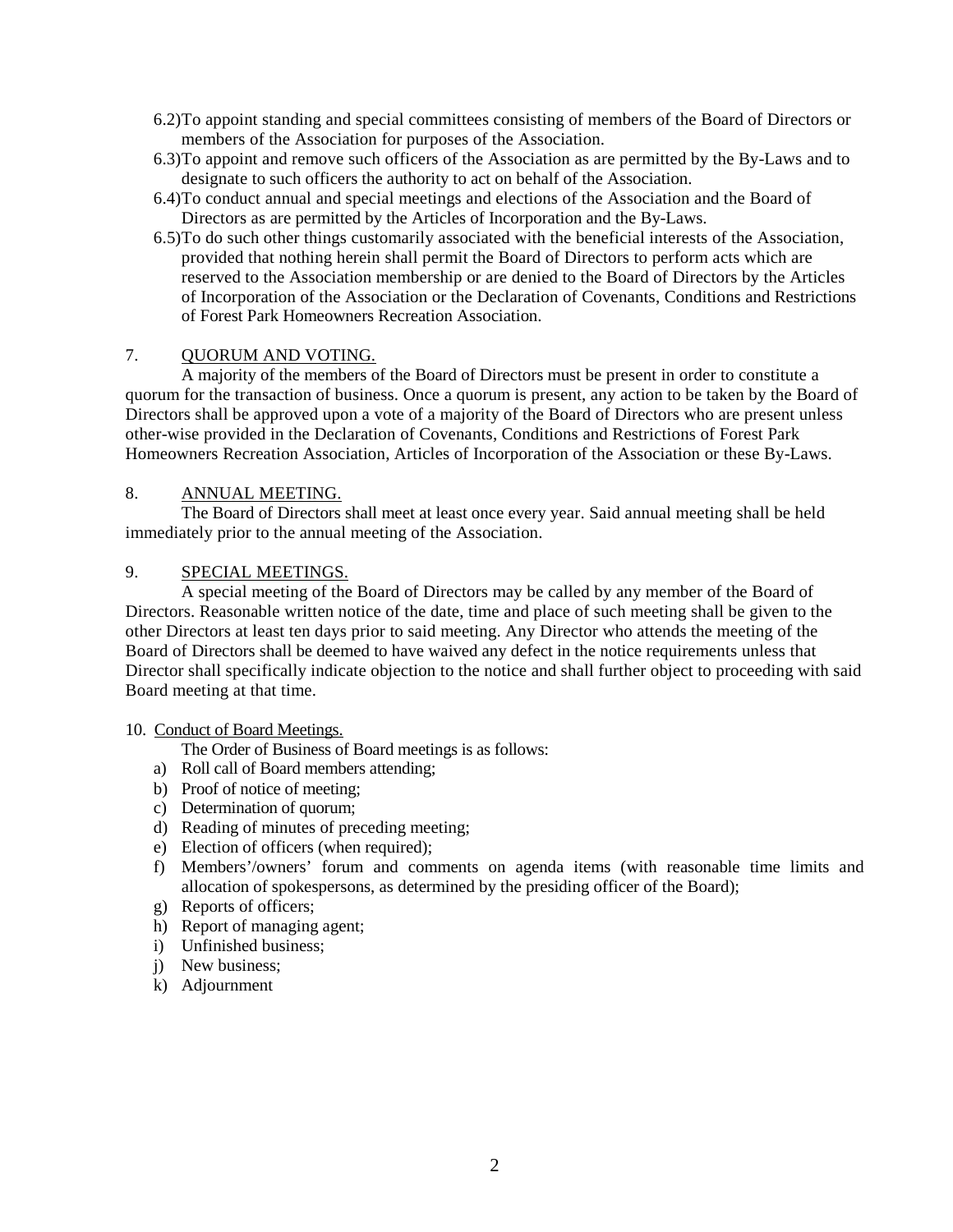11. Open Meetings.

(11.1) Meetings of the Association members (sometimes referred to as owners) and the Board are open to all members of the Association or to any person designated in writing by the Association member as the member's representative, subject to such reasonable restrictions for cause on voting, such as an Association member's failure to pay assessments, as may be stated in the governing documents.

(11.2) Association members or their representatives are allowed to listen to Board meetings and are allowed to speak before the Board takes formal action on an item under discussion, at the designated time in the Board meeting agenda, in accordance with reasonable time restrictions set by the Board.

(11.3) Association members shall not interrupt or participate in the Board's deliberations during the actual Board meeting among the members of the Board (sometimes referred to as Directors).

(11.4) The Board may hold an executive or closed-door session and may restrict attendance to Board members and such other persons requested by the Board during a regular or specially announced meeting or part thereof. The matters to be discussed at such an executive session shall include only the matters enumerated in the following subparagraphs:

(4)(a) Matters pertaining to employees of the Association or the managing agent's contract or involving the employment, promotion, discipline, or dismissal of an officer, agent, or employee of the Association;

(4)(b) Consultation with legal counsel concerning disputes that are the subject of pending or imminent court proceedings or matters that are privileged or confidential between attorney and client;

(4)(c) Investigative proceedings concerning possible or actual criminal misconduct;

(4)(d) Matters subject to specific constitutional, statutory, or judicially imposed requirements protecting particular proceedings or matters from public disclosure;

(4)(e) Any matter the disclosure of which would constitute an unwarranted invasion of individual privacy.

(4)(f) Review of or discussion relating to any written or oral communication from legal counsel.

(11.5) Prior to the time the members of the Board or any committee thereof convene in executive session, the chair of the body shall announce the general matter of discussion as enumerated in subparagraphs  $(4)(a)$ to  $(4)(f)$  above.

(11.6) No rule or regulation of the Board or any committee shall be adopted during an executive session. A rule or regulation may be validly adopted only during a regular or special meeting or after the body goes back into regular session following an executive session.

(11.7) The minutes of all meetings at which an executive session was held shall indicate that an executive session was held and the general subject matter of the executive session.

## 12. Board – Conflicts of Interest.

Colorado Revised Statutes Section 7-128-501, and its successor statutes, shall apply to members of the Executive Board, also known as directors, and the Association's officers, which shall include any person designated as an officer of the Association and any person to whom the Board delegates responsibilities under CCIOA, including, without limitation, a managing agent, attorney, or accountant employed by the Board.

#### 13. COMPENSATION.

The Board of Directors shall receive no compensation for their services. The Board of Directors may obtain and pay for such additional administrative assistants, legal services, accounting services, professional advice or other services as the Board may deem reasonably required in connection with the business affairs of the Association.

#### 14. FINANCIAL STATEMENTS.

At least once each year, a financial report concerning the financial activities and condition of the Association shall be prepared and a copy thereof shall be submitted to each of the members of the Association. Said financial report shall be mailed to each member prior to the annual meeting.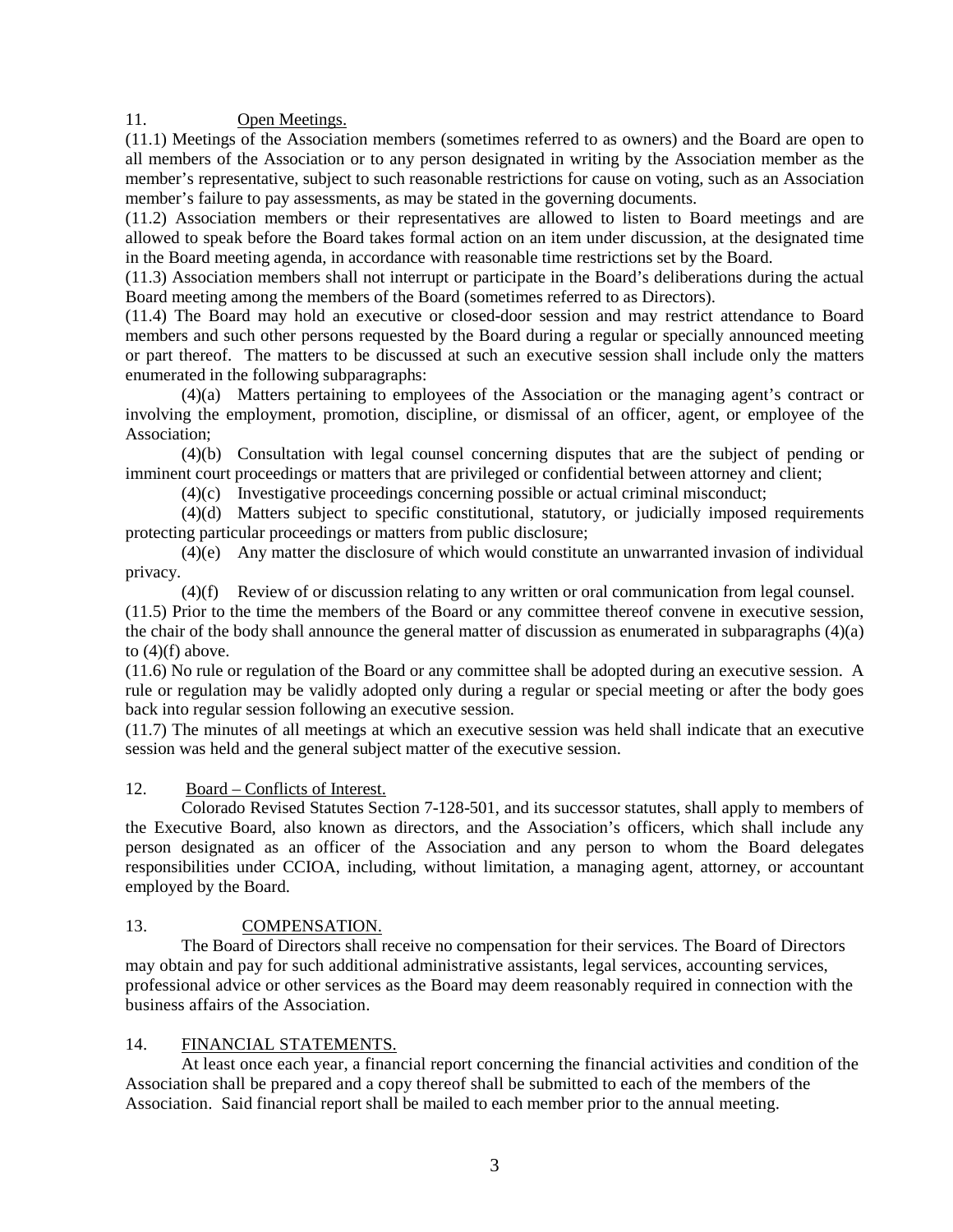#### 15. ANNUAL ASSESSMENT.

The annual assessment date each year shall be

June 1st; and the annual assessment fixed for June 1st shall be as fixed by the Board of Directors and approved by the members as required, payable in quarterly installments due and payable June 10th, September 10th, December 10th, and March 10th.

#### 16. MINUTES OF MEETINGS.

The Secretary or such other person as may be designated by the Board of Directors shall take minutes of all meetings of the Board of Directors and meeting of the Association membership. Such minutes shall be available to any member of the Association for examination at any reasonable time. 17. INFORMAL ACTION

Any action required to be taken at meetings of the Directors may be taken without a meeting if a consent in writing setting forth the action to be taken shall be signed by all of the directors entitled to vote with respect to the subject matter thereof.

### ARTICLE TWO

## MEETINGS OF THE ASSOCIATION

1.

# ANNUAL MEETING.

The annual meeting of the members of the Association shall be held on the Third Thursday of November each year, at 8:00 P.M. The annual meeting shall be conducted for the purpose of electing Directors and transacting such other business as may properly come before said meeting. If the day fixed for the meeting shall fall on a legal holiday, the meeting shall be held the next secular day after the legal holiday.

## 2. CONDUCT OF MEETINGS OF MEMBERS.

Order of Business: The order of business at all meetings of the Association members is as follows:

- a) Roll call (or check-in procedure) of members attending in person and by proxy;
- b) Proof of notice of meeting;
- c) Determination of quorum;
- d) Reading of minutes of preceding meeting;
- e) Reports;
- f) Establish number and terms of memberships on the Board (when there is an election);
- g) Selection of inspectors of election or tellers (when there is an election);
- h) Election of Directors to serve on the Board (when there is an election)(by secret ballot if more candidates are running than there are vacancies on the Board);
- i) Ratification of budget (if required);
- j) Unfinished business;
- k) New business;
- l) Adjournment.

#### 3. SPECIAL MEETINGS.

A special meeting of the members may be called by the Board of Directors or by members of the Association representing at least one-third of the total voting units of the Association. In the event the members call for a special meeting of the membership as provided herein, the notice of said meeting shall be distributed by the Board of Directors as hereinafter provided.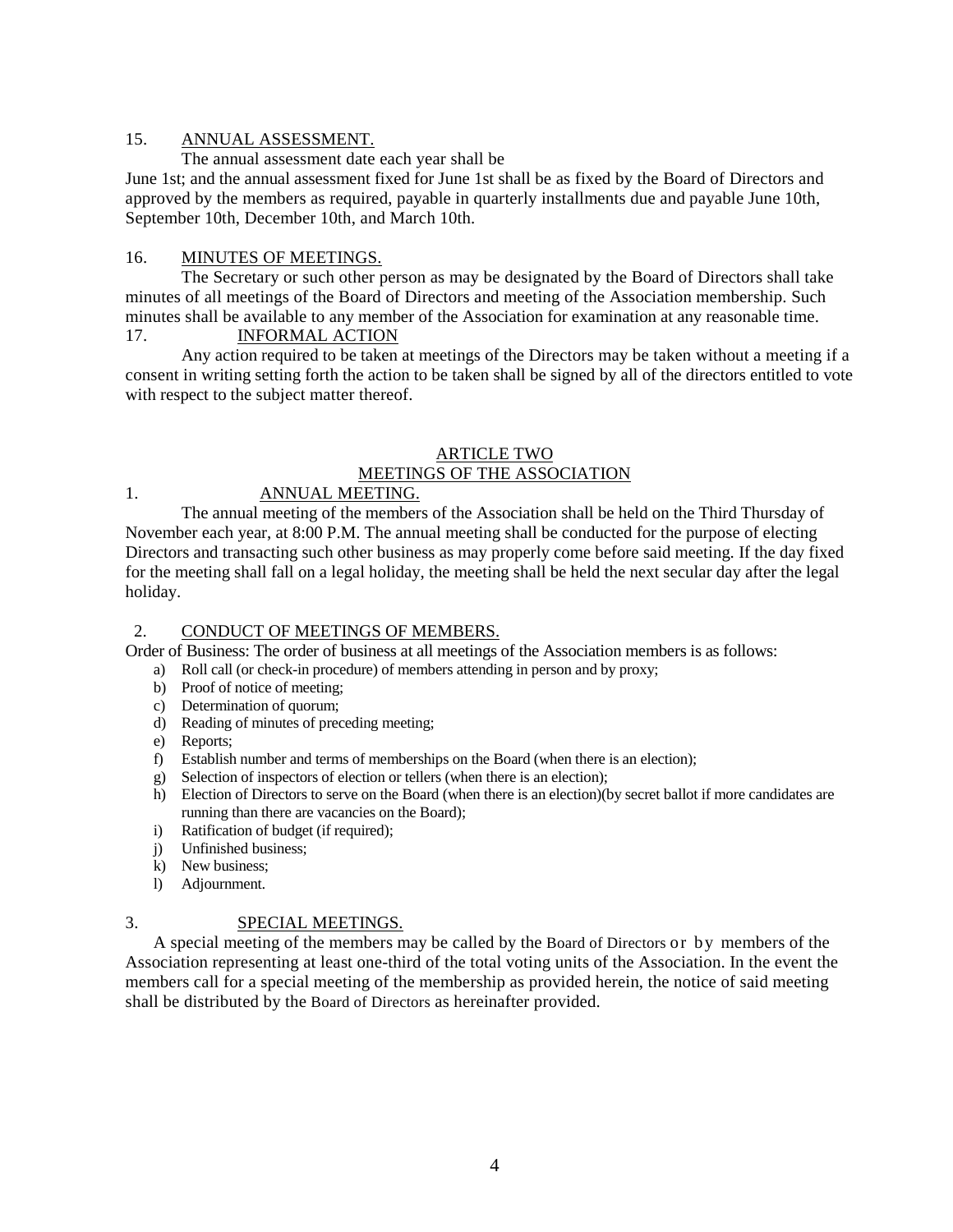### 4. NOTICE OF MEETING.

Written or printed notice stating the place, day and hour of any meeting of the members shall be delivered not less than five and no more than thirty day prior to the date of such meeting. Notice shall be given by mail by the Board of Directors. Said notice shall be provided to each member of record entitled to vote at such meeting. Said notice shall be sent to the last known address of the member based upon the records of the Association.

In addition to first class mail or hand delivery, notices of member/owner meetings shall be provided as follows:

The Association will post notices on its website when the website is available and email owners who request email notice at the email addresses they provide to the Association. Notices of meetings of members/owners will be physically posted in a conspicuous place, if feasible (amended July 15, 2009).

## 5. PURPOSE OF MEETINGS.

The purpose for which any meeting, whether regular or special, and a general statement of any matters to be proposed at said meeting, shall be included in the notice of the meeting.

## 6 . QUORUM.

7.

 Ten percent of the member units represented in person or by proxy shall constitute a quorum at a meeting of the members. If a quorum is present, the affirmative vote of a majority of the member units represented at that meeting and entitled to vote on the subject matter shall be the act of the members unless otherwise required by the Declaration of Covenants, Conditions and Restrictions of Forest Park Homeowners Recreation Association, Articles of Incorporation of the Association or these By-Laws.

### MEMBER/ OWNER MEETING PROXIES, VOTES AND BALLOTS.

Each member unit shall be entitled to one vote. A member may vote either in person or by proxy executed in writing by the member or his duly authorized attorney in fact. Oral proxies shall not be considered or accepted for any purpose whatsoever.

- a) Proxies are not valid if obtained through fraud;
- b) The Association may reject votes, ballots, or proxies if the person tabulating votes has reasonable basis to doubt their validity;
- c) The person who rejects a vote, ballot, or proxy is not subject to damages;
- d) All actions of the Association regarding such rejections are valid unless a court determines otherwise;
- e) On any motion before the meeting, at the discretion of the Board, or upon the request of 20 percent of the Members present in person or by proxy, if a quorum has been achieved, the vote on the motion shall be by secret ballot. (amended July 15, 2009)

#### 8. PLACE OF MEETINGS.

Meetings of the membership of the Association shall be held at such location as the Board of Directors may determine.

### ARTICLE THREE **OFFICERS**

#### 1. OFFICERS.

The officers of the Association shall be a President, a Vice-President, a Secretary Treasurer. These officers

shall be elected by and shall serve at the pleasure of a majority of the Board of Directors. Each officer shall hold office until his successor has been duly elected and qualified or until his or her death, resignation, or removal from office.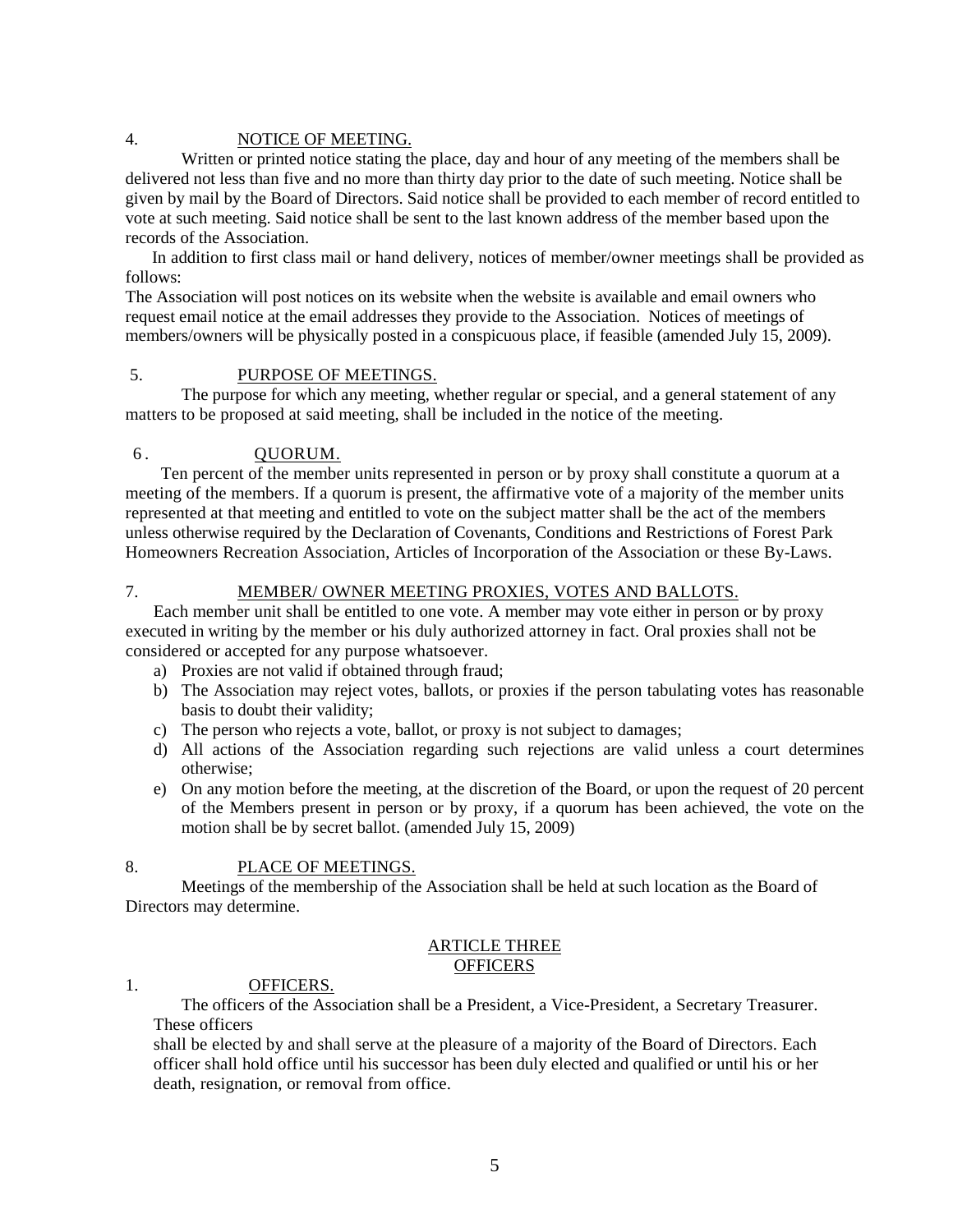#### 2. VACANCIES.

Any vacancy of office shall be filled by majority vote of the Board of Directors for the unexpired portion of the term of that officer whose position has become vacant.

#### 3. PRESIDENT.

The President shall be the principal executive officer of the Association and he shall have the authority to do all things necessary and proper to carry out the authorized and legitimate purposes of the Association.

#### 4. VICE-PRESIDENT.

In the absence of the President, or in the event of the inability or failure to act of the President, the Vice-President shall perform the acts of the President and when so acting shall have all of the powers and be subject to all of the restrictions of the President.

#### 5. SECRETARY.

The Secretary shall:

- a. Keep minutes of the members and the Board of Directors' meetings
- b. Give all notices of meetings as required by the By-Laws
- c. Send copies of financial statements and minutes as may be required by the By-Laws
- d. Perform such other duties as are necessary and incident to the office of Secretary or the office of Treasurer.

#### 6. TREASURER.

The Treasurer shall have charge and custody of and be responsible for all funds of the Association and shall in general perform all of the duties incident to the office of Treasurer of the Association.

#### 7. SECRETARY-TREASURER.

The offices of Secretary and Treasurer may be combined and held by one person if ordered by the Board of Directors.

# ARTICLE FOUR

# CONTRACTS, CONVEYANCES AND FUNDS

## CONTRACTS.

All contracts and expenditures of Five Hundred Dollars (\$500.00) or more shall be in writing and signed by at least two members of the Board of Directors, unless this requirement is waived by the Board. Any such contract or expenditure shall be approved at a regular or a special meeting of the Board of Directors properly called for that purpose.

### 2.

1.

## CONTRACTS IN EXCESS OF \$8,000.00.

Any contract or proposal presented to the Board of Directors which involves an expenditure of more than Eight Thousand Dollars (\$8,000.00) of the funds of the Association shall be submitted to the membership at the Annual Meeting or a special meeting of the Association. Any such contract or proposal approved by the holders of a majority of the voting units of the Association present when approved shall become the act of the Association.

## 3. CHECKS, DRAFTS, NOTES AND ORDERS.

All checks, drafts, notes and other orders for payment of money of the Association shall be signed by at least two officers of the Board of Directors, unless a greater number is required by proper action of the Board of Directors.